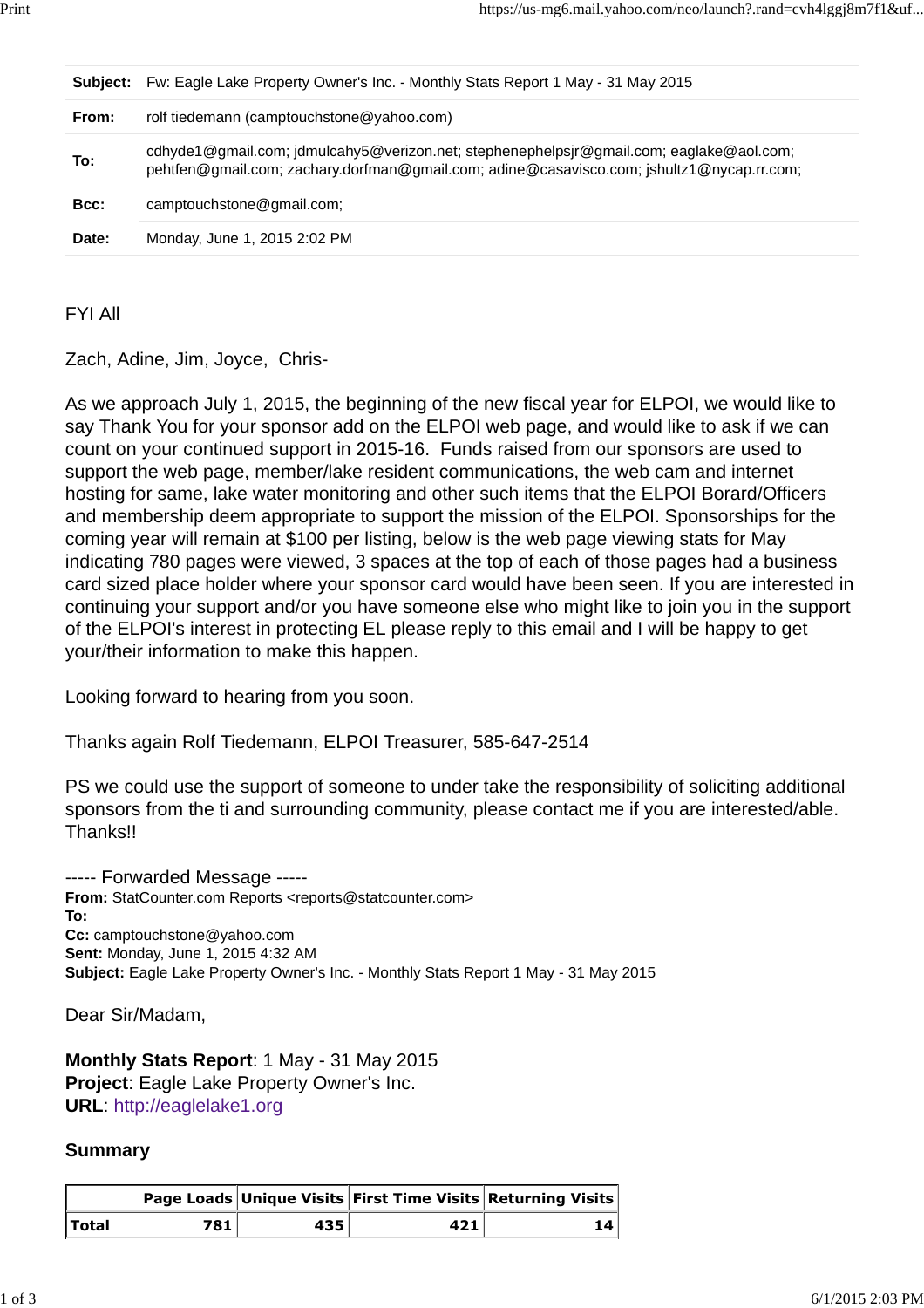|  | Average |  |  |  |  |
|--|---------|--|--|--|--|
|--|---------|--|--|--|--|

| <b>Date</b>        |    |    | Page Loads Unique Visits First Time Visits Returning Visits |             |
|--------------------|----|----|-------------------------------------------------------------|-------------|
| Fri, 1 May         | 31 | 20 | 20                                                          | 0           |
| Sat, 2 May         | 11 | 3  | 3                                                           | 0           |
| Sun, 3 May         | 16 | 10 | 9                                                           | 1           |
| Mon, 4 May         | 31 | 15 | 15                                                          | 0           |
| Tue, 5 May         | 15 | 10 | 10                                                          | 0           |
| Wed, 6 May         | 20 | 14 | 13                                                          | 1           |
| Thu, 7 May         | 33 | 13 | 13                                                          | 0           |
| Fri, 8 May         | 7  | 3  | 3                                                           | 0           |
| Sat, 9 May         | 8  | 7  | 7                                                           | 0           |
| Sun, 10 May        | 22 | 7  | 7                                                           | 0           |
| Mon, 11 May        | 52 | 39 | 38                                                          | 1           |
| Tue, 12 May        | 11 | 9  | 9                                                           | 0           |
| Wed, 13 May        | 22 | 14 | 14                                                          | 0           |
| Thu, 14 May        | 10 | 5  | 5                                                           | 0           |
| Fri, 15 May        | 46 | 19 | 19                                                          | 0           |
| Sat, 16 May        | 60 | 5  | 5                                                           | 0           |
| Sun, 17 May        | 23 | 10 | 9                                                           | 1           |
| Mon, 18 May        | 7  | 7  | 6                                                           | 1           |
| Tue, 19 May        | 19 | 13 | 13                                                          | 0           |
| Wed, 20 May        | 9  | 8  | 8                                                           | 0           |
| Thu, 21 May        | 26 | 17 | 17                                                          | 0           |
| Fri, 22 May        | 22 | 19 | 18                                                          | 1           |
| Sat, 23 May        | 48 | 45 | 44                                                          | 1           |
| Sun, 24 May        | 49 | 14 | 13                                                          | $\mathbf 1$ |
| <b>Mon, 25 May</b> | 35 | 20 | 18                                                          | 2           |
| Tue, 26 May        | 45 | 25 | 25                                                          | 0           |
| Wed, 27 May        | 20 | 17 | 15                                                          | 2           |
| Thu, 28 May        | 32 | 11 | 11                                                          | 0           |
| Fri, 29 May        | 17 | 9  | 8                                                           | $\mathbf 1$ |
| Sat, 30 May        | 12 | 11 | 11                                                          | 0           |
| Sun, 31 May        | 22 | 16 | 15                                                          | 1           |

~~~~~~~~~~~~~~~~~~~~~~~~~~~~~~~~~~~~~~~~~~~~~~~~~~~~~~~~~~~~~~~~~

~~~~~~~~~~~~~~~~~~~~~~~~~~~~~~~~~~~~~~~~~~~~~~~~~~~~~~~~~~~~~~~~~

Gain new customers today. Be #1 in search engines for your keywords. Gain quality traffic, succeed in business. Overflow Cafe makes websites like yours popular for \$29 / month. Start today.

Need more traffic? Top 10 Ranking on 350+ Search Engines \$9.99/month. Find out more

~~~~~~~~~~~~~~~~~~~~~~~~~~~~~~~~~~~~~~~~~~~~~~~~~~~~~~~~~~~~~~~~~

If you find that you have "No data available", you may want to consider increasing your StatCounter log quota by upgrading your account. Simply login to your StatCounter account now!

The email report stats have just a fraction of the information that is available to you. To vi ew your real-time stats reports you should ask Michael Tiedemann to give you access!